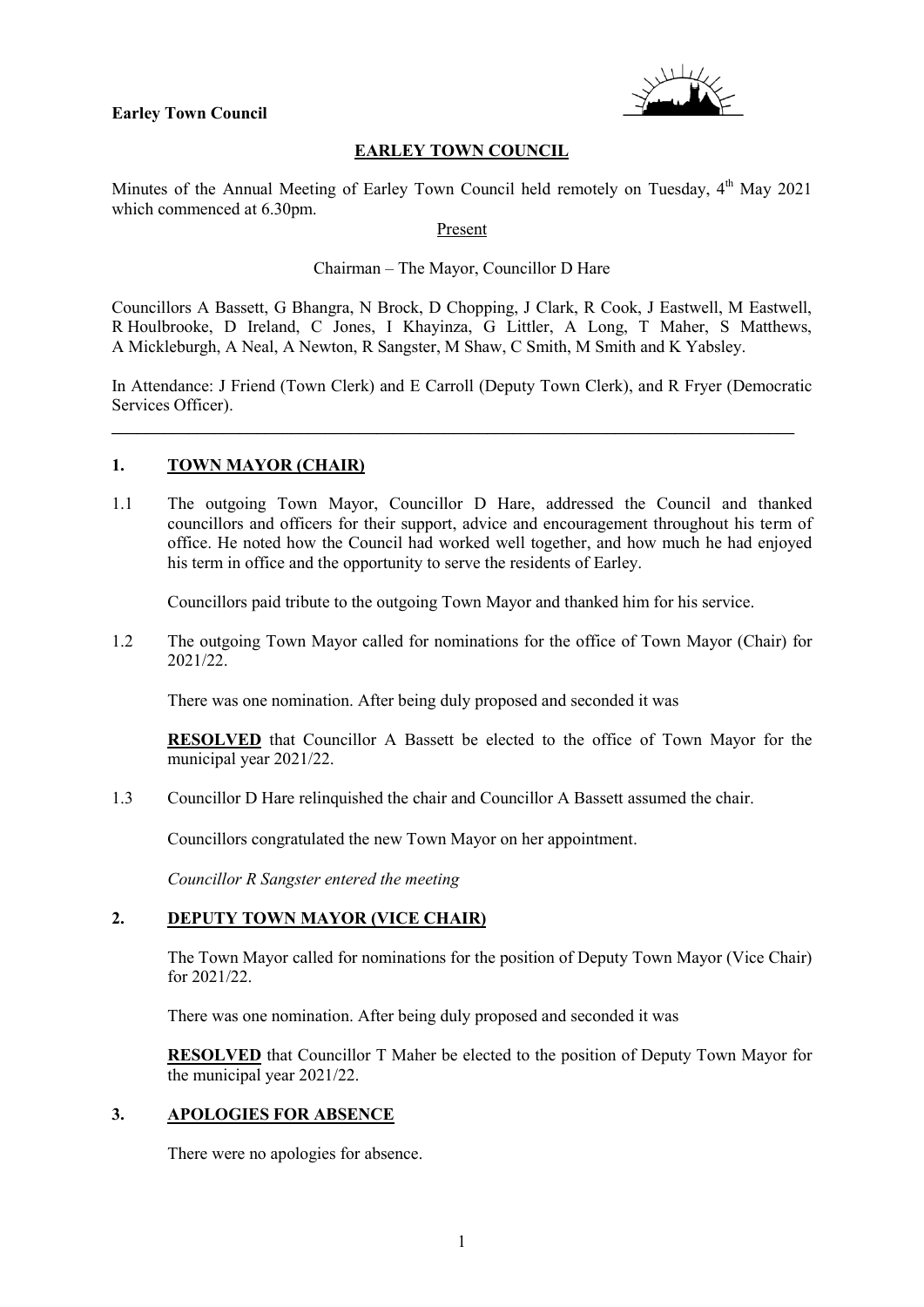## **4. DECLARATIONS OF INTEREST**

There were no declarations of interest.

## **5. PUBLIC FORUM**

There were no members of the public present.

#### **6. MINUTES OF THE PREVIOUS MEETING**

It was **RESOLVED** that the Minutes of the Meeting of the Town Council (130-154) held on Wednesday 31<sup>st</sup> March 2021 were a true record and should be signed by the Chair.

# **7. DELEGATED POWERS**

Members considered the Town Clerk's reports on the repercussions of the recent High Court's decision not to permit the extension of virtual meeting powers under current legislation, and her recommendations regarding the renewal of delegated powers. Councillors thanked the Clerk for a comprehensive and detailed document. It was

- 7.1 **RESOLVED** that Earley Town Council adopt Option A ETC to hold virtual meetings for the Members of the individual committees at which those Members would discuss agenda items and make recommendations rather than resolutions. Members of the public and other town councillors would be welcome to attend these meetings, the agendas and joining instructions to be published on the Town Council website.
- 7.2 Members also **RESOLVED** to adopt an enhanced Scheme of Delegation (under s 101, Local Government Act, 1972) granting the Town Clerk, or, in her absence, the Deputy Town Clerk, in consultation with the Chair or Leader, the power to make any decision required in the course of the Council's business, excepting matters which cannot be legally delegated. This delegated authority to include time specific matters, urgent items, emergencies as well as matters as recommended by Members of the Committees, or members of full Council, at their virtual meetings. Any use of these delegated powers not previously covered by a Council or Committee recommendation to be reported to Council.
- 7.3 It was also **RESOLVED** that the Annual Return would be discussed and reviewed at a virtual meeting of Councillors on  $14<sup>th</sup>$  June 2021, this meeting to have a full agenda. The scheduled full Council meeting on  $16<sup>th</sup>$  June 2021 will, as required under current legislation, be held as a physical meeting of the Council, at which Councillors must vote on the approval of the Annual Return. However, any physical meeting of the Council must comply with Covidsecure guidelines plus health  $\&$  safety legislation, therefore only a quorum of Members can be accommodated in the Council Chamber and the length of the meeting on  $16<sup>th</sup>$  June 2021 will be kept short.

# **8. SUSPENSION OF STANDING ORDERS**

Councillors considered the Town Clerk's recommendation to suspend standing orders  $12(g)$ , 12 (h) and 12(i) for the duration of this meeting. It was

**RESOLVED** to suspend standing orders 12(g), 12(h) and 12(i) for the duration of this meeting.

# **9. STANDING COMMITTEES**

9.1 It was **RESOLVED** that the following Standing Committees would continue in the municipal year 2021/22: